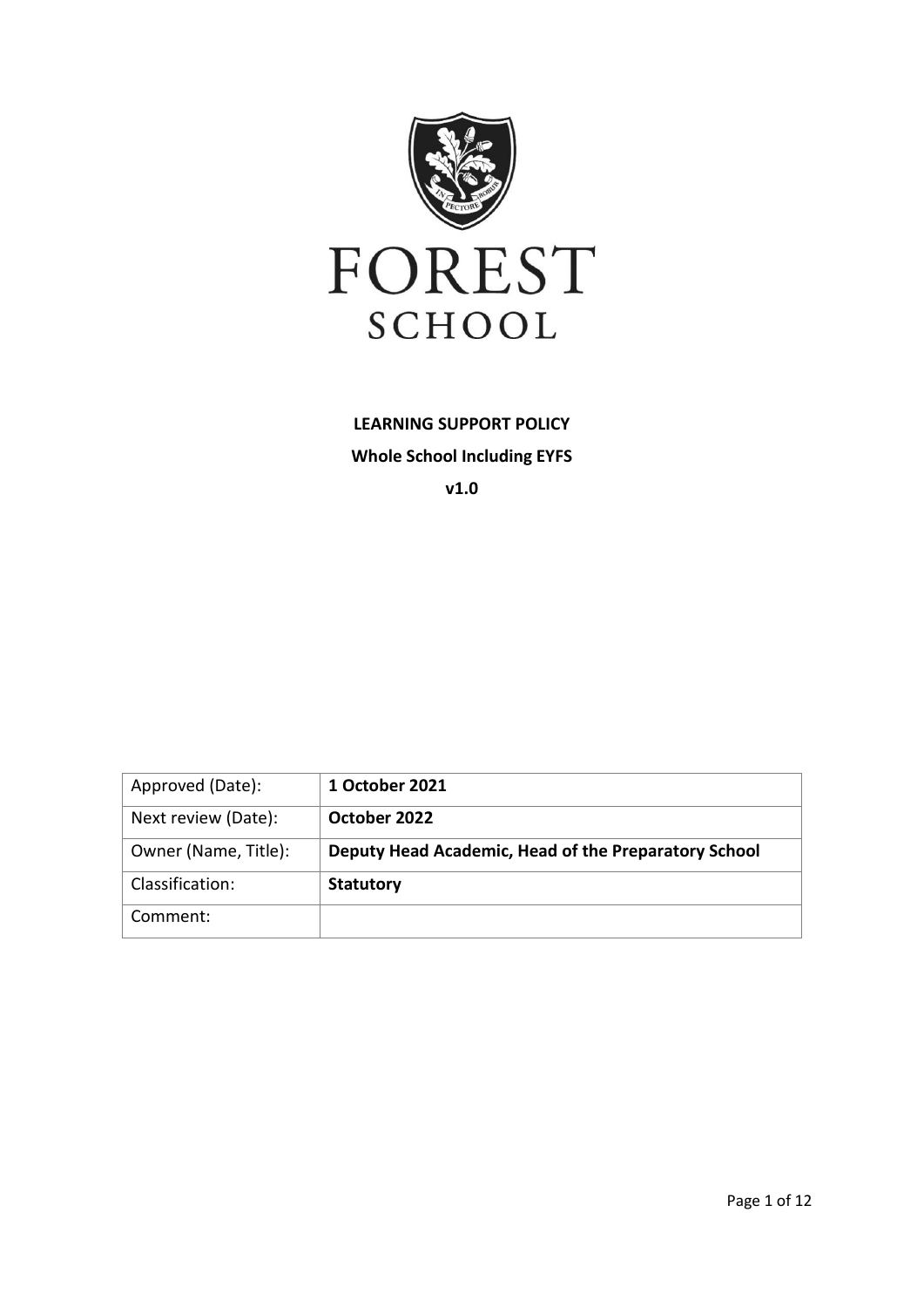#### **CONTENTS**

| 4 IDENTIFICATION AND PROVISION |  |
|--------------------------------|--|
|                                |  |
|                                |  |
|                                |  |

# <span id="page-1-0"></span>1 INTRODUCTION

#### **1.1 Background**

At Forest School, we are committed to providing individualised learning for all our pupils, including EYFS. That means support is there regardless of a label or diagnosis. The Head of Learning Support liaises and works closely with all teachers and Learning supports Teachers and HITAs to ensure that support is as inclusive as possible. Multi-sensory teaching, with up to date resources and techniques, is designed to engage all learners. The support may be one to one, small groups or in the classroom and may be long term or temporary. All additional support is included in the fees.

1.2 The policy should be read in conjunction with;

Curriculum Policy Teaching and Learning Policy SENDA Accessibility Plan Exams Disability Policy Equal Opportunities Policy Admissions Policy Mental health Policy Safeguarding and Child Protection Policy Access Arrangements Policy Word Processor Policy (exams)

#### **1.3 Definitions**

Pupils have a special educational need or disability (SEND) if they require special educational provision to be made for them.

- a) Pupils have SEND if they: "have a learning difficulty or disability which calls for special educational provision to be made for him or her". A learning difficulty is defined as:
	- (1) A significantly greater difficulty in learning than the majority of their peers of the same age, or
	- (2) A disability that prevents or hinders them from making use of the facilities generally provided for their peers (this includes difficulties in accessing the curriculum)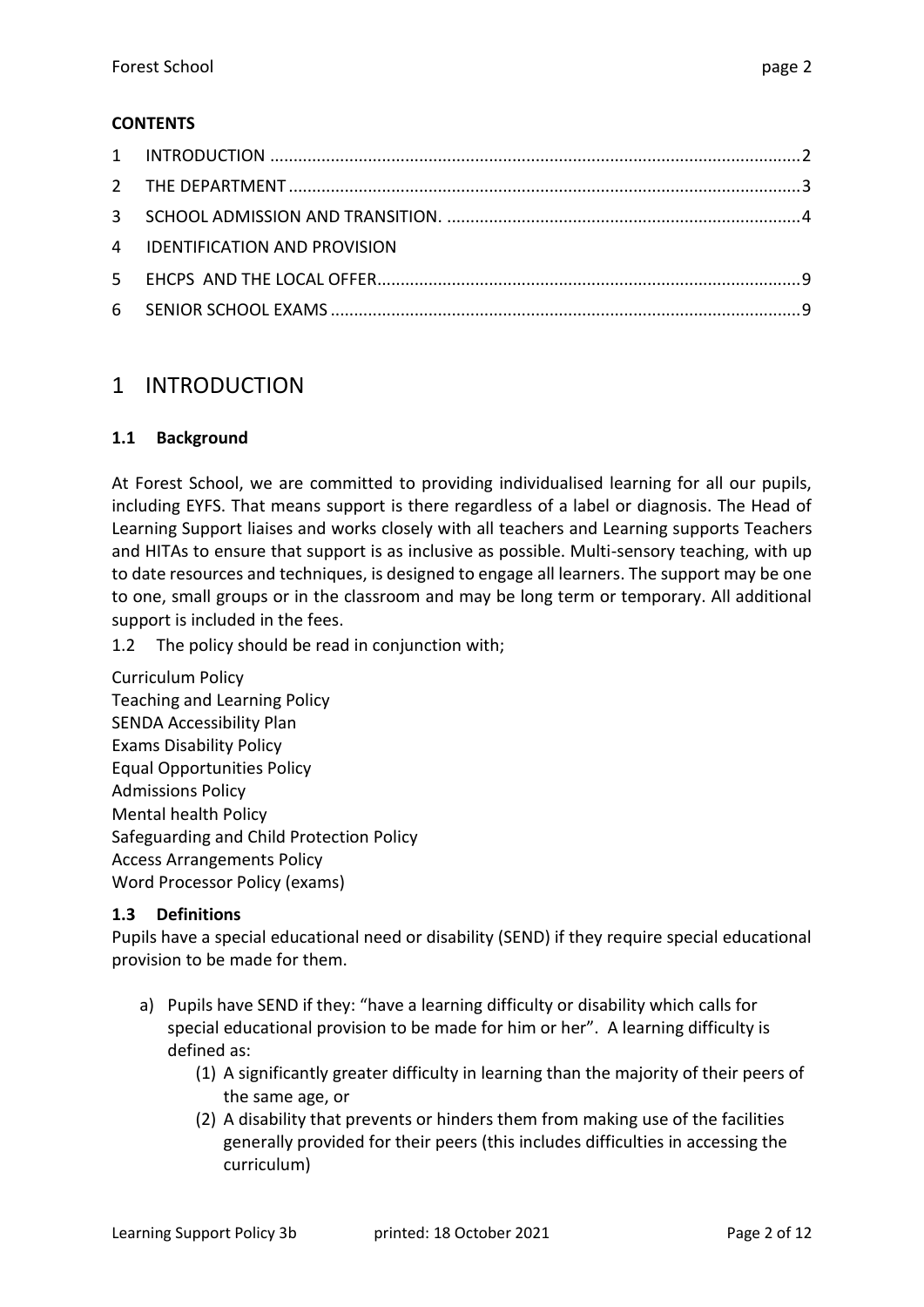Special Educational Needs and Disability Code of Practice (2015)

- b) Areas of need may include Communication and Interaction, Cognition and Learning, Social, Emotional, Mental Health Difficulties, Sensory/Physical Needs. The limitations in these areas would go "beyond the normal differences in ability which may exist among young people" and would be both 'substantial' and "long term" (Equality Act 2010)
- c) We '…must make reasonable adjustments, including the provision of auxiliary aids and services, to ensure that disabled children and young people are not at a substantial disadvantage compared with their peers. This duty is anticipatory – it requires thought to be given in advance to what disabled children and young people might require and what adjustments might need to be made to prevent that disadvantage .' (SEN CofP 2015)
- d) Special Educational Provision is defined as any provision offered by the school which is "different from or additional to that which is available to pupils of the same age" (SEN CofP 2015)

With regards to Safeguarding and in accordance with KCSIE (2020) the school is mindful of the fact that pupils with a SEND are often the most vulnerable students within a school and therefore those working closely with SEND students are extra vigilant of any safeguarding issues which may arise. The Head of Learning Support has undertaken the NSPCC' Safeguarding and SEND' 2020 training.

#### **1.4 Legislation and Regulations**

This policy is informed by the following legislation:

- a) The Education Act (1996)
- b) ISI Regulatory Requirements
- c) The Equality Act 2010
- d) Public sector equality duty 2011
- e) Children and Families Act (2014)
- f) The SEN Code of Practice (DfS 2015)
- g) Keeping Children Safe in Education (2019)
- This policy also follows the annual publication by the Joint Council for Qualifications (JCQ):
	- a) Access Arrangements, Reasonable Adjustments and Special Consideration

# <span id="page-2-0"></span>2 THE DEPARTMENT

#### **2.1 Personnel**

The Learning Support Department currently consists of:

- a) The Head of Learning Support (Whole school from Reception to Year 13)
- b) Learning Support Teacher
- c) Higher Level Teaching Assistant (Senior School)
- d) Prep School Learning Support Coordinator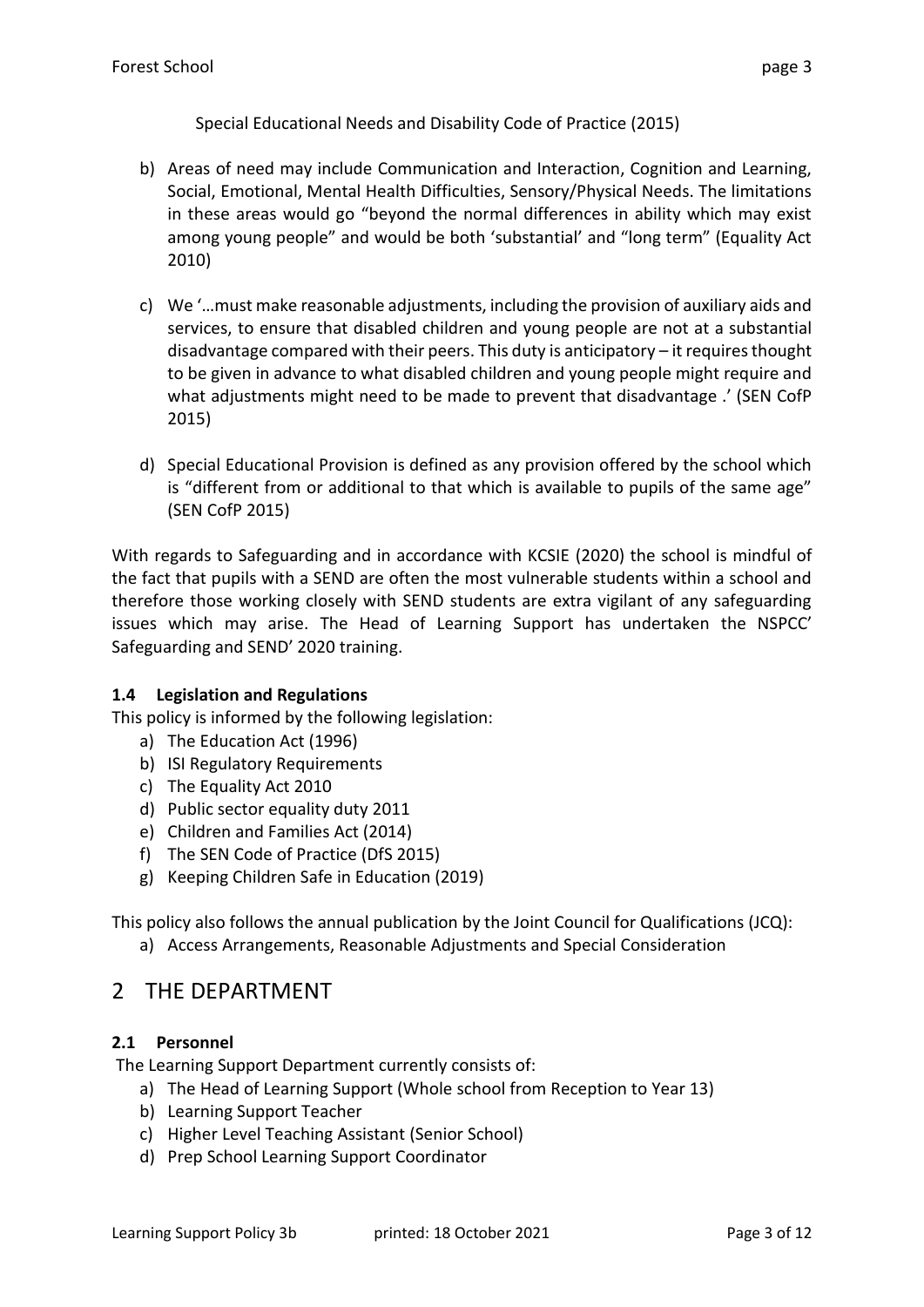#### **2.2 Objectives**

- **a)** To apply this policy across all departments of Forest School to give practical effect to the statutory rights of pupils who have SEND, in line with the above legislation and JCQ requirements.
- b) To identify any pupil who requires SEND or additional needs at the earliest opportunity.
- c) To set and promote high expectations and standards for pupils with SEND.
- d) To encourage and promote High Quality Teaching for all pupils with SEND.
- e) To remove barriers to learning by personalising learning
- f) To use the Forest School Academic Monitoring System and Assessment Procedures in the regular monitoring and evaluation of pupils on the SEND register.
- g) To provide Evidence Based Interventions and support whilst ensuring that pupils with SEND are taught in a fully inclusive environment.
- h) To ensure all school staff are aware of pupils' SEND through a register and that SEND is not viewed in isolation, but in the context of the whole school community.
- i) To work in close partnership with parents and/or guardians at all stages in the support cycle.
- j) To ensure all pupils are given appropriate access arrangements for internal and external exams, in line with the JCQ requirements and that becomes their normal way of working during their education at Forest.
- k) To provide and direct teaching staff to appropriate INSET and training.
- l) To work closely with external organisations/professionals to ensure appropriate access when necessary.
- m) Complete Form 8s for SEND students and submit data to JCQ AAO for those students requiring Access Arrangements.
- n) Organise and oversee the practicality of Access Arrangements for all school examinations.

# <span id="page-3-0"></span>3 SCHOOL ADMISSION AND TRANSITION.

1. Forest School is an independent, academically selective school, as such all students are assessed equally on the basis of an entrance examination and interview. Parents should notify the school if they are aware that their child has a recognised/assessed SEND, and provide copies of all written reports and relevant information. In lines with the school/parent contract (entrance acceptance form). Failure to disclose a SEND requirement, could result in the school reviewing the offer of a place to that pupil as that need and the school's ability to meet it becomes apparent. It is the expectation that parents will communicate directly with the Learning Support Department upon registration. Reasonable adjustments will be made for pupils in the entrance exam that are in line with this policy to allow them to demonstrate the academic and underlying capability that is recognised by Forest School. JCQ regulations are applied to all internal and external examinations, including the entrance exams. This means that eligibility for access arrangements is determined in line with the criteria set out in these regulations. Pupils entering the school with access arrangements will be reassessed for these upon entry to the school and at key transitional periods including the start of the GCSE and A-Level years.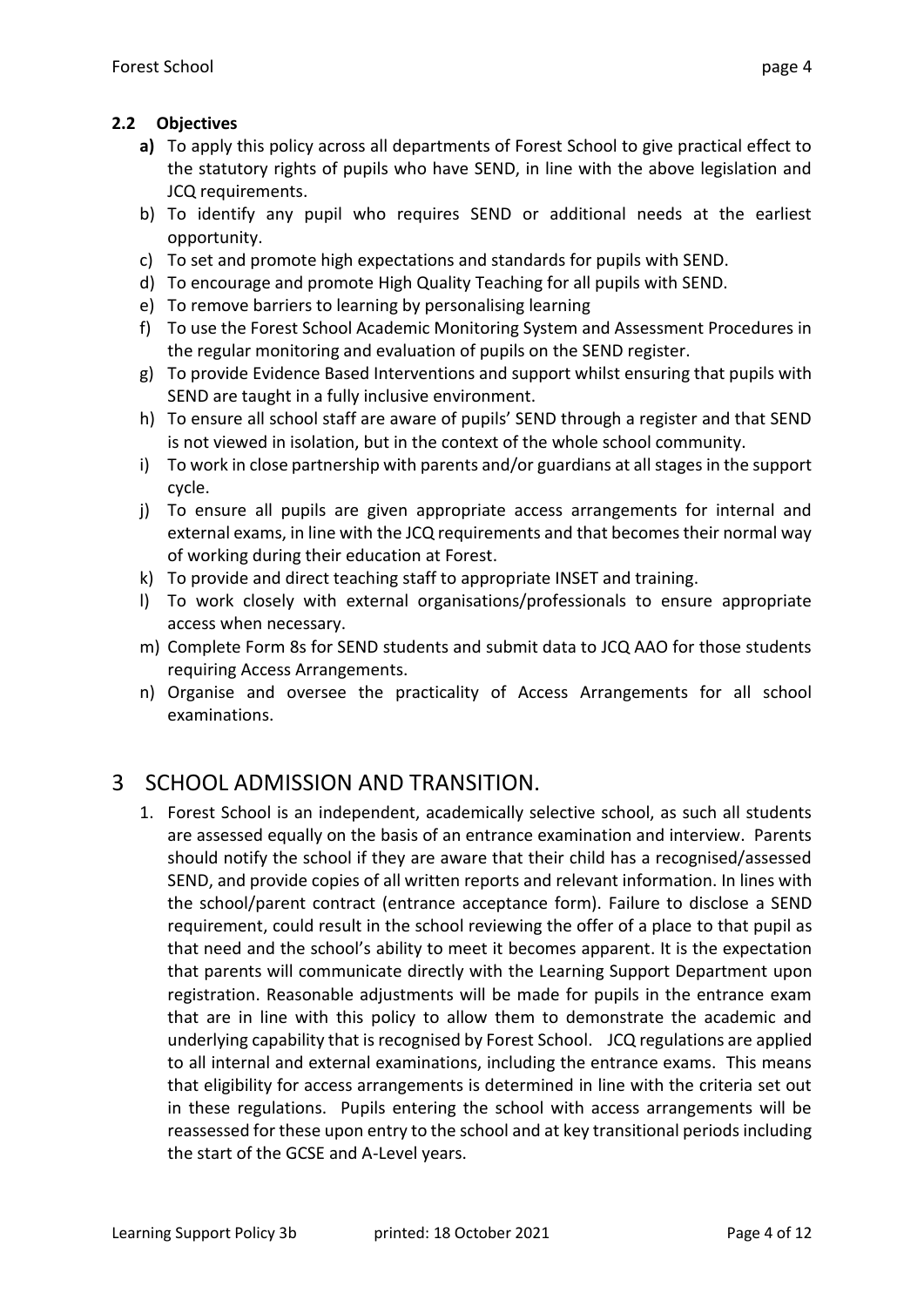3.1 Most Forest Prep School pupils will progress to the Senior School at Forest School. In the case of a pupil leaving to attend another school, the Head of Learning Support will fulfil our statutory responsibility to contact the SEN department of the new school and pass over all relevant information and discuss the pupils needs with the new school. Offers of a visit by the Head of Learning Support can be made if it is thought this would be helpful.

# **4** IDENTIFICATION AND PROVISION

## The Graduated Response

 In line with the Code of Practice, SEND support will take the form of a five-part cycle through which earlier decisions and actions are revisited, refined and revised with a growing understanding of the pupil's needs and of what supports the pupil in making good progress and securing good outcomes.

This is known as the **Graduated Response**. The five stages of the cycle are:

- 1. Identifying pupils who need a personalised approach to their learning
- 2. Assessing the pupil's specific needs
- 3. Planning the support required
- 4. Providing the support
- 5. Reviewing the effectiveness of the support
- 4.1 This graduated response should be evident at whole school level as all teachers are continually assessing, planning, implementing and reviewing their approach to teaching for **all** children. However, for pupils with SEND this approach is increasingly personalised depending on the needs of the child.
- 4.2 Stage 1: Identification of pupils who require a more personalised approach to their learning

Identification of pupils who require a more personalised approach to their learning will come from evidence of a pupil functioning **below** appropriate age and ability expectations in **three**  key areas:

- **The school's baseline tests**. The focus will be on pupils whose patterns of ability are unusual and form a 'spikey' profile in areas of strengths and weaknesses identified in the baseline tests. This information can be used to address and investigate concerns and to build confidence for a pupil in areas of their strengths.
- **Teacher assessment** of a pupil's ongoing performance over time and through the curriculum in terms of attainment and achievement.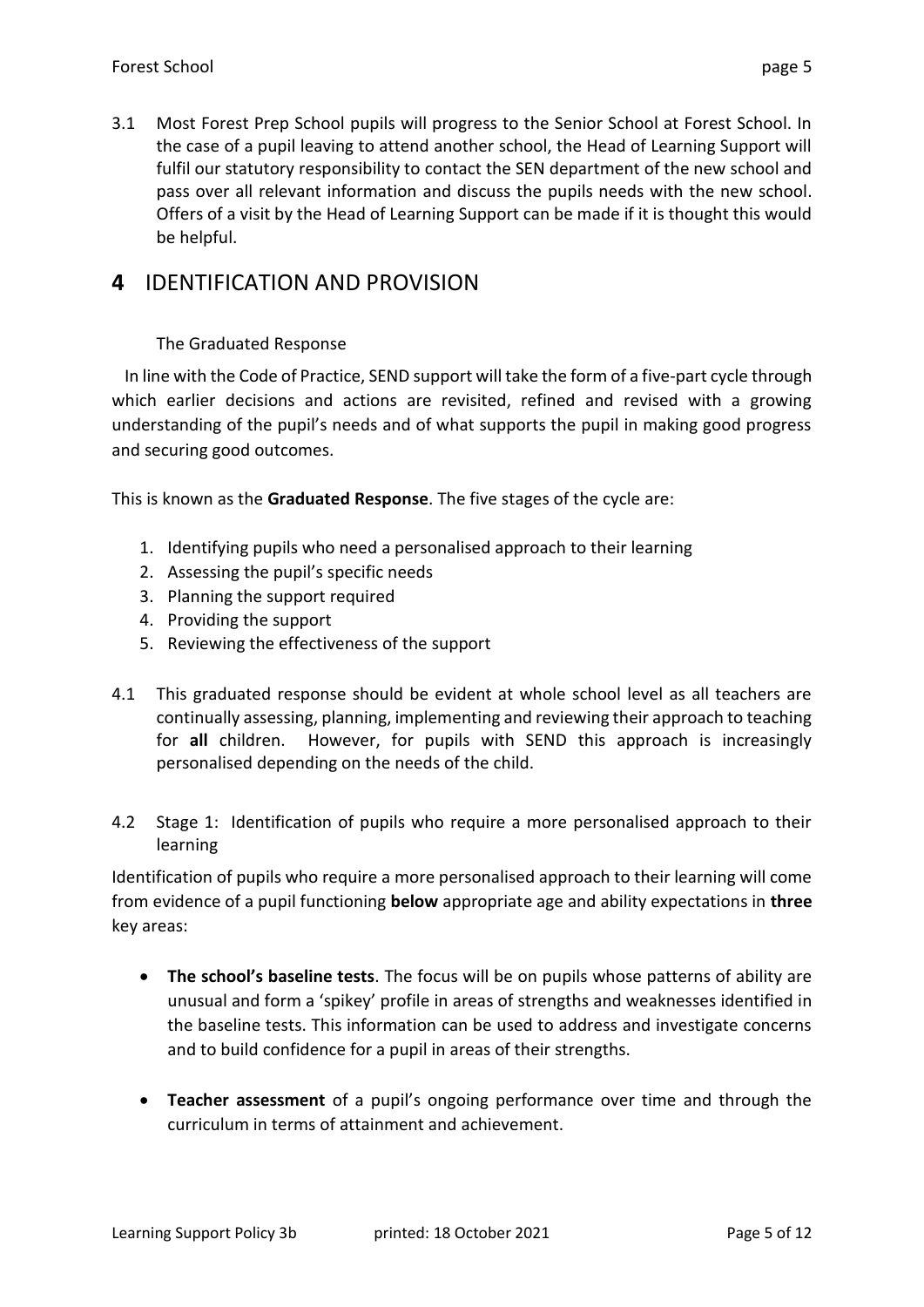• Looking at the development of the pupil in the context of the **Forest Learner** and their progress both within and beyond the classroom, via teacher and parental feedback.

This information will be collated and reviewed by the HoLS, HoHs, HoS and DH, Academic in line with the reporting cycle during the academic year.

However, if a member of staff has a concern regarding an individual pupil they can complete the 'Cause for Concern' form which is on the Intranet under Learning Support.

## 4.3 Stage 2: Assessing a pupil's specific needs

Evidence is key to identifying a pupil's specific needs and ensuring that appropriate provision is provided. In order to assess the pupil effectively, the Head of Learning Support, will establish a clear **analysis of the pupil's needs** which will include, where appropriate:

- individual's development in comparison to their peers through use of the school's Pupil Progress Data and Midyis, or Alis;
- the teacher's assessment and knowledge of the pupil, information on pupil progress, attainment, and behaviour across the curriculum;
- fine-tuned assessments such as standardised tests, profiling tools eg behaviour/Speech and Language, Communication, criterion referenced checklists, observation schedules developed by the Head of Learning Support;
- the views and experience of parents. Class /Subject teacher discussions with parents, either made in person or on the telephone, will be logged and dated and include next actions.
- the child's own views

Individual, detailed assessment should be formative and result in a clear picture of the child's strengths and areas of need. This will be produced in the form of a Pupil Passport which will outline the information collated and is available to all Staff to aid them in their teaching.

At this point, the Head of Learning Support may ask specialist support agencies to conduct specific assessments (EP, ASD, Speech and Language Therapists) if they feel that a more detailed expertise is required. The purpose of a Specialist Assessment is to provide more specific recommendations that the school can look to implement to benefit the pupil in their learning, and not just to seek a diagnosis or label.

# 4.4 Stage 3: Planning the support required for the pupil

#### **High Quality Teaching (HQT)**

After the assessment of a pupil's needs has been completed, the next stage of the graduated response is to plan the provision that is most likely to be effective in meeting their needs. Pupils, parents and HMs will be consulted when planning the pupil's provision.

The introduction of the new Special Educational Needs and Disability Code of Practice (2015) raised the bar in terms of what is expected of teachers. One of the key messages of the Code is that **every** teacher is responsible and accountable for **every** pupil in their class, including those with SEND. The expectation is that all teachers will deliver "*High Quality Teaching that*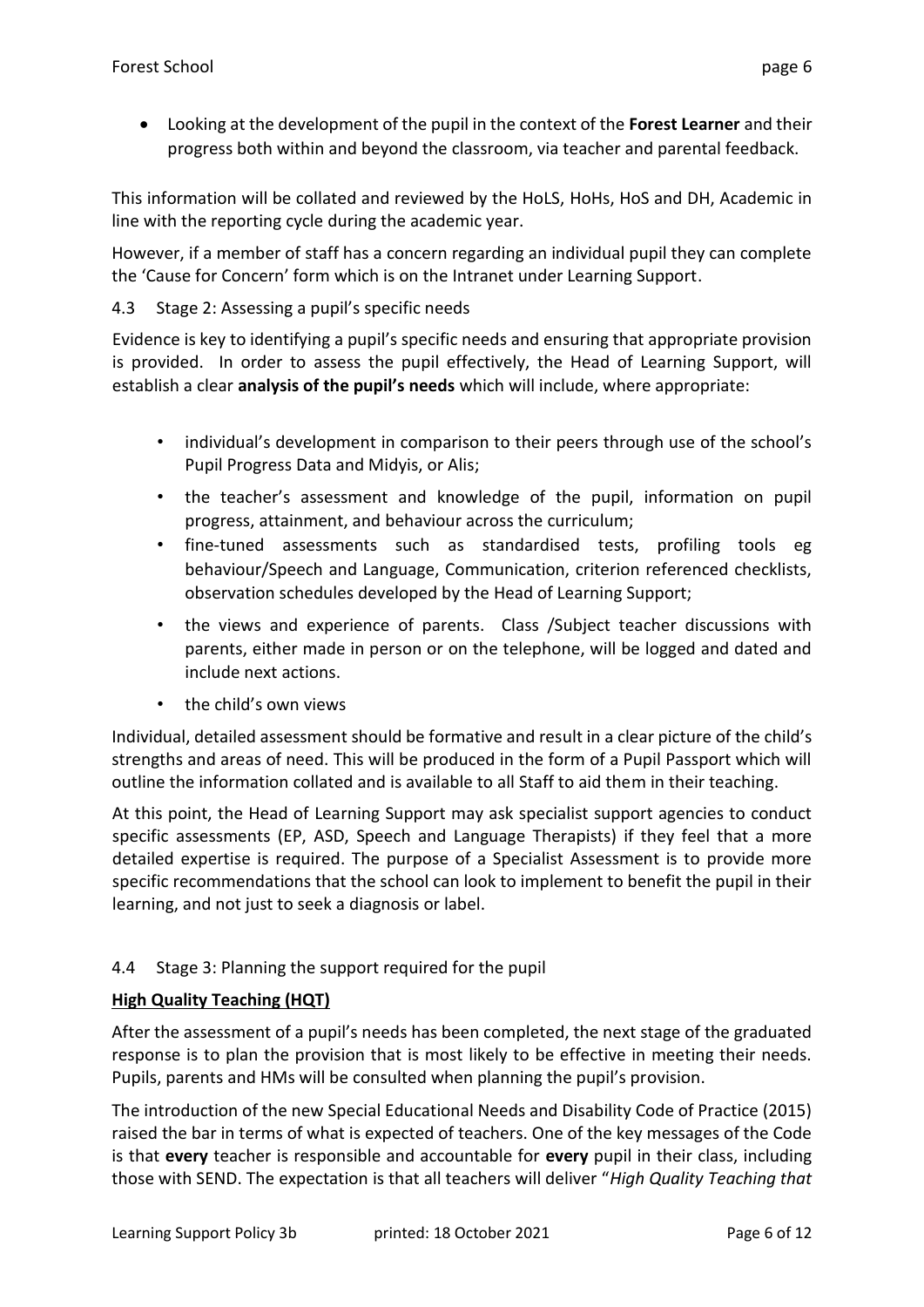is differentiated and personalised [and]... will meet the individual needs of the majority of *teaching"* (CoP, 1:24)

It is expected that High Quality Teaching will be delivered to all pupils who have been identified as needing a more personalised learning, using the information from the student's Pupil Passport. HQT should be specifically targeted at the pupil's areas of weakness and should be evidenced in the pupil's work. The impact of this targeted support will be planned and reviewed by the teacher and the Learning Support Department.

The SEND Code of Practice states that "*Additional intervention and support cannot compensate for a lack of good quality teaching*."

# **4.5 Pupils requiring Additional Needs Support**

In conjunction with High Quality Teaching, some pupils may require Additional Needs Support if they are not making the required progress. These pupils may have 'learning gaps' in their knowledge or may have a diagnosed Specific Learning Difficulty which requires additional intervention. The Learning Support Department will provide 'time-measured, target- specific and progress evidenced support' which is recorded and monitored through the Learning Support Provision Map. Use of targeted provision or interventions will have clear expected outcomes. Forest will use the latest research detailing the impact of interventions and only choose programmes that have a strong evidence base of effectiveness. If any interventions take place outside of a lesson, the communication between Class /Subject teacher and the SLM delivering the intervention should also be recorded.

Any form of sustained or intensive specialist support over a prolonged period of time may lay outside the Forest offer of Learning Support and may require additional resources via an EHCP or independent parent funding.

Pupils and parents will be consulted when planning Additional Needs Support. Pupils and parents, with the Head of Learning Support will agree on the interventions and support to be put in place, as well as the expected impact on progress and development. A date to review outcomes will be set with the parents, either via email, phone call or a meeting in school.

4.6 Stage 4: Providing support to those who require a more personalised approach to their learning

In this stage of the graduated approach, teachers will gain a growing understanding of the most effective ways to support pupils by developing their own knowledge of Specific Learning Difficulties and effective classroom differentiation. The Class or Subject teacher will remain responsible for working with the child on a daily basis and plan appropriate work for them through High Quality Teaching.

Where a pupil is receiving Additional Needs Support through the specialist delivery by a SLM, the Class/Subject teacher will work closely with them to assess the impact of that support on the pupil's progress and how skills taught within an intervention can be generalised back into the classroom in order to make the pupil an independent learner and no longer requiring Additional Needs Support.

The Head of Learning Support is responsible for facilitating the training for Class/Subject teachers and SLMs on the interventions and specific approaches delivered within school. Training for both teachers and SLMs should be appropriate and will be constantly reviewed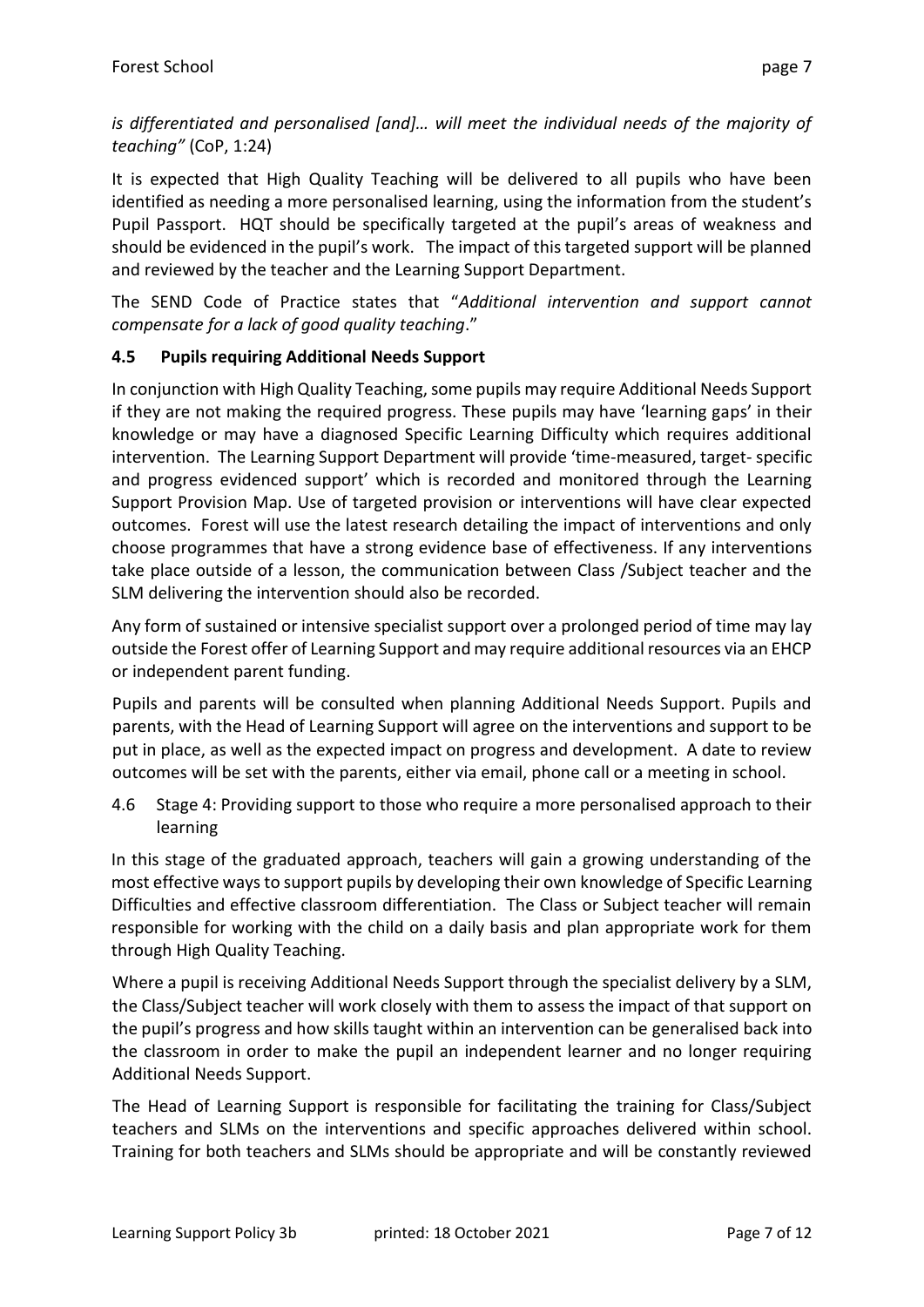dependent on the needs of the children at Forest. The Head of Learning Support will keep an up-to-date log of training received by staff in order to utilise skills efficiently.

## 4.7 Stage 5: Reviewing the effectiveness of the support and the pupil's progress

The effectiveness of the provision and the impact on a pupil's progress will be reviewed with pupils and parents in line with the agreed dates set during the planning phase and will take the form of either an email, a phone call or a meeting. The review will take place between the Head of Learning Support and the parent, and where appropriate the child. The SLM, HM and Form Tutor will also be invited to attend and to have an input in the review.

The focus of the review will be:

- Has the pupil achieved the agreed short-term outcomes through their Additional Needs Support?
- Is the pupil able to access the teaching in lessons through HQT?
- Are pupils generalising the skills that they are taught during intervention back into class / home? Can they apply the skill independently?
- How has the pupil responded to the provision?
- What are the views of the pupil, parents and school staff?
- How will the outcome of the review feed into the analysis of pupils' needs? Are further specific assessments needed?
- What changes to support, provision and targets are needed?

The support and outcomes will be revised in light of the pupil's progress and development and any changes made will be decided through consultation with the parent and pupil along with the class/subject teacher and HM and recorded through the SEND Provision Map.

- 4.8 Forest School has close links with external services and organisations both NHS and private in order to best support pupils within the school. This may be in the form of additional sessions, advice or assessment. These professionals/services include:
	- a) Educational psychologists
	- b) Clinical psychologists and psychiatrists
	- c) Speech and language therapists
	- d) Occupational therapists
	- e) Local CAMHS teams
	- f) School counsellor
	- g) Dyslexia teachers from Dyslexia Centres.
	- h) Play therapist amended

It should be noted that any support from private external professionals may incur an additional cost. A graduated approach is used for all support.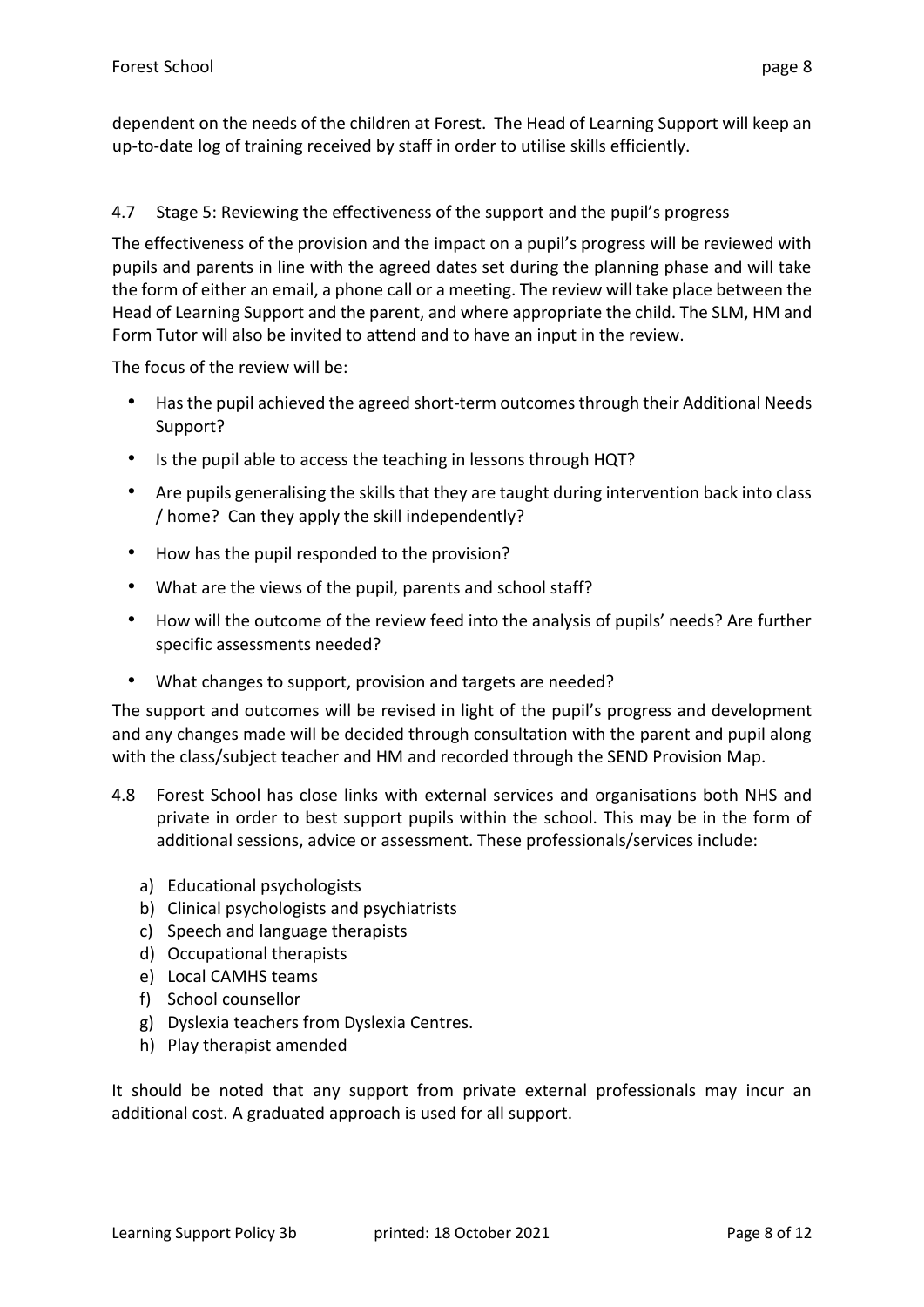# <span id="page-8-0"></span>5 EHCPS AND THE LOCAL OFFER

# **5.1 Education Health and Care plans (EHC plan)**

Parents and the School have the right under section 36(1) of the Children and Families Act 2014 to request that the local authority make an assessment with a view to drawing up an EHC plan. The School will always consult with parents concerning a child's educational needs with a view to making special educational provision via an EHC Plan and whether the provision is a 'reasonable adjustment' for the school. If the local authority refuses to make an assessment, the parents (but not the School) have a right of appeal to the First—tier Tribunal (Health Education and Social Care).

Where a prospective pupil has an EHC plan, we will consult the parents and the local authority to ensure that the provision specified in the EHC plan can be delivered by the School. We will co-operate with the local authority to ensure that relevant reviews of EHC plans are carried out as required. A representative of the LA should be present at reviews of pupils transferring to the next Key Stage.

Any additional services that are needed to meet the requirements of the EHC plan will need to be charged to the local authority if the authority is responsible for the fees and our school is named in Section I of the EHC plan. In all other circumstances, charges will be made directly to parents unless the additional services can be considered to be a "reasonable adjustment" where no charge will be made, in accordance with the provisions of the Equality Act 2010.

## **5.2 The Local Offer**

Whilst we do our outmost to support pupils with SEND, we recognise that in some instances Forest is not the best environment for this to occur. We acknowledge the local offers of local boroughs and are therefore in a position to advise prospective parents appropriately.

#### LA Redbridge:

<https://find.redbridge.gov.uk/kb5/redbridge/fsd/localoffer.page?localofferchannel=0>

LA Waltham Forest:

[http://walthamforest.childrensservicedirectory.org.uk/kb5/walthamforest/fsd/localoffer.pa](http://walthamforest.childrensservicedirectory.org.uk/kb5/walthamforest/fsd/localoffer.page) [ge](http://walthamforest.childrensservicedirectory.org.uk/kb5/walthamforest/fsd/localoffer.page)

# <span id="page-8-1"></span>6 SENIOR SCHOOL EXAMS

# **6.1 External Exams**

Forest School follows the requirements stipulated by the Joint Council for Qualifications (JCQ) regarding access arrangements for public examinations. These are detailed in the publication 'Access Arrangements, Reasonable Adjustments and Special Consideration'. It should be noted that sitting an examination in an alternative location to the main cohort is an access arrangement, and as such this will only be granted to pupils that have this additional entitlement. Please refer to the Examinations Disability Policy.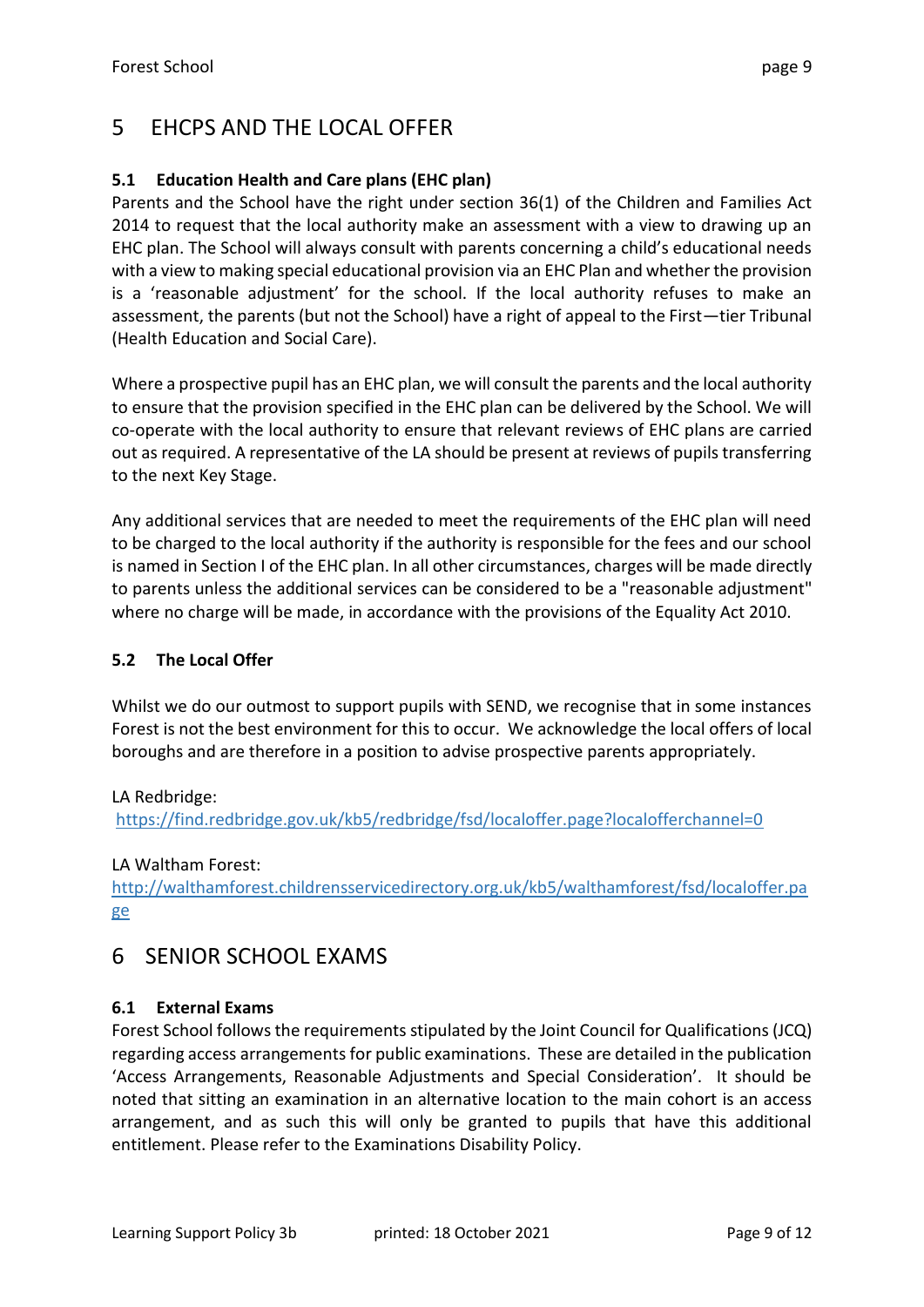JCQ provide their own Data Protection Policy for candidates eligible for Access arrangements following GDPR regulations. The school relies on pupil consent only in order to process the JCQ applications quickly and effectively to enable the pupil not to be disadvantaged in any way. Forms are securely retained in the SEND office for a period of 5 years, after which they will be securely destroyed

## **6.2 Access Arrangements procedure**

The HoLS will follow the below procedure for arranging access arrangements for examinations. Please note that responsibility regarding the collection of evidence is detailed above in the section on IEPs, and above in the section on staff responsibility.

## **6.3 Typing Concessions**

- 6.3.1 This policy meets the strong recommendation of the Joint Council for Qualifications, which regulates access arrangements for public examinations:
- *6.3.2 "It is strongly recommended that a centre has a policy on the use of word processors which it can articulate to parents/carers. Principally, that a word processor cannot simply be granted to a candidate because he/she now wants to type rather than write in examinations or can work faster on a keyboard, or because he/she uses a laptop at home. The use of a word processor must reflect the candidate's normal way of working within the centre and be appropriate to the candidate's needs.*

*The centre may wish to set out the particular types of candidates which it considers would benefit from the use of a word processor. For example, a candidate with:* 

- *a) a learning difficulty which has a substantial and long term adverse effect on their ability to write legibly;*
- *b) a medical condition;*
- *c) a physical disability;*
- *d) a sensory impairment;*
- *e) planning and organisational problems when writing by hand;*
- *f) poor handwriting.*

#### *This list is not exhaustive. "*

- 6.3.3 In some cases pupils may use a word processor in examinations. The Joint Council for Qualifications (JCQ) has described arrangements for typing concessions in public examinations and Controlled Assessment coursework as follows:
- a) "Centres are allowed to provide a word processor to a candidate where it is their normal way of working within the centre. This also includes electronic braillers. There is not a requirement to process an application using Access arrangements online and no evidence is needed to support the arrangement."
- 6.3.4 At Forest School, we are operating the following policy in view of this adjustment to the rules. A pupil is deemed to use a word processor as his/her 'normal way of working' in any individual subject if: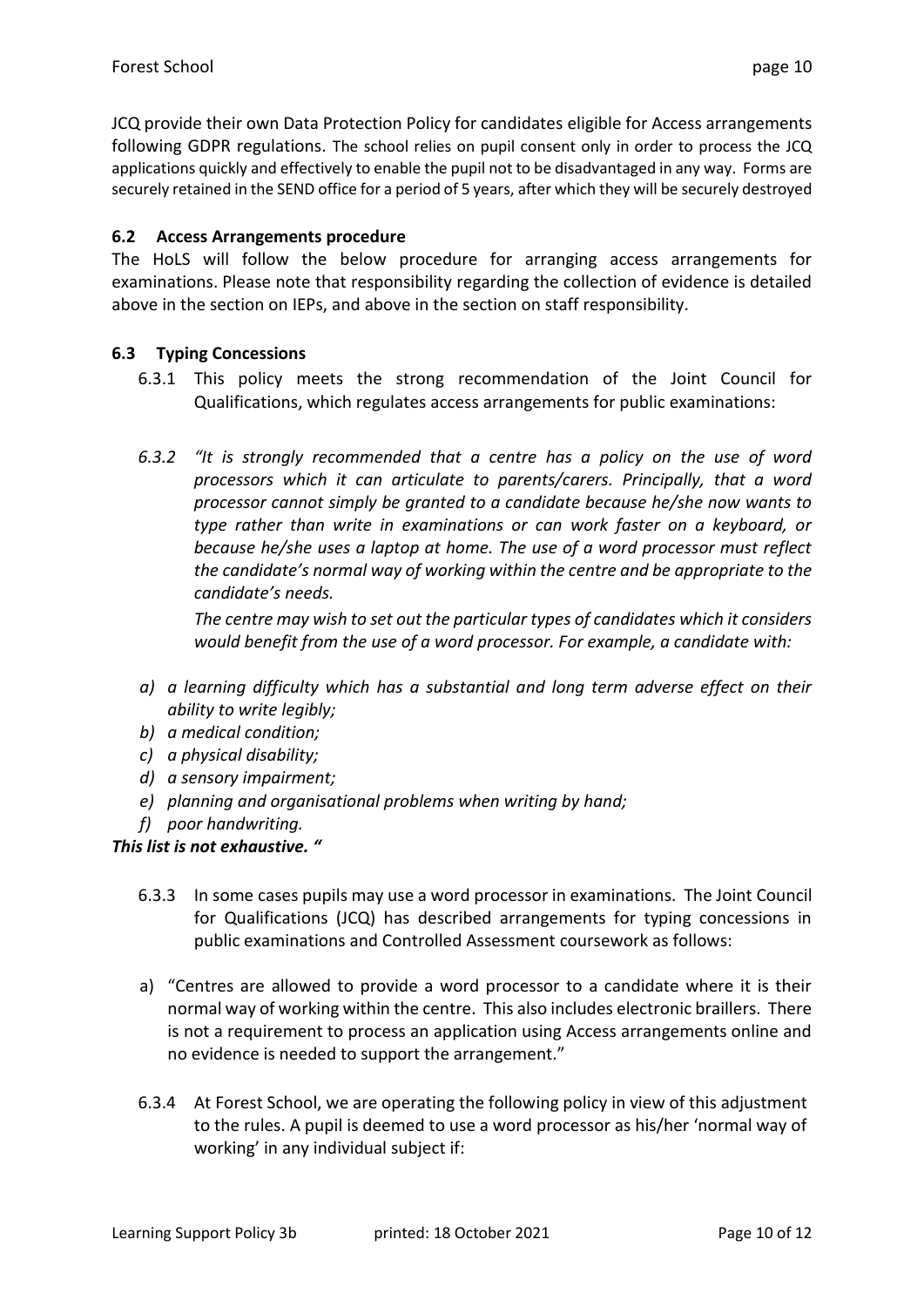- a) the pupil has been referred to the Learning Support Department by a teacher at Forest or a professional external agency (such as an Educational Psychologist, Occupational Therapist or General Practitioner);
- b) the Learning Support Department has concluded following an objective and transparent assessment (including a comparison of typing speed with handwriting speed and legibility), involving consultation with tutors, parents and teachers – that the pupil would benefit from typing concessions in appropriate subjects;
- c) AND the pupil has made consistent and regular use, where possible, of a word processor or scribe in all Forest School lessons, homework and both internal and external examinations in that subject, at least since the Learning Support Department's recommendation was made.
- 6.3.5 Pupils may also be allowed to word-process in examinations or other high control conditions if physical injury or illness suggests that it would be difficult, impossible or otherwise prejudicial against best academic interests for the pupil to complete work by hand. This policy applies equally to examinations and Controlled Assessment coursework.
- 6.3.6 Pupils that the Head of Learning Support has identified as able to use a word processor as their normal way of working must adhere to the following:
- a) Pupils should follow advice given by the SEND department regarding printing and filing of work
- b) Pupils should use a word processor in the place of writing, if it is their normal way of working, in all lessons where permitted.
- c) Pupils and parents must acknowledge that a subject teacher has the right to veto the use of a laptop in particular situations:
	- i. Where the use of a laptop may be dangerous or problematic (e.g. practical experiments)
	- ii. Where computer assistance is not permitted (e.g. the drawing of maps and diagrams)
	- iii. Where calculations are required without a calculator
	- iv. Pupils should not use their device to distract or disturb the learning of others.
- 6.3.7 If pupils use a device as their 'normal way of working', these pupils must adhere to the I&T responsible use policy and the following:
- a) Pupils should not always expect to have access to the mains power and are therefore advised to carry a spare battery
- b) Students should use a standard font and leave room for teachers' comments
- c) Spell check is permitted except in examinations and some controlled assessments
- d) If the pupils encounter technical problems with their laptop in a lesson, they should immediately switch to pen and paper.
- e) Pupils should provide their own device to be used in lessons, whilst school laptops will be used in examinations. Tablets are not permitted; the device used in lessons should closely mirror the device that will be used in examinations.